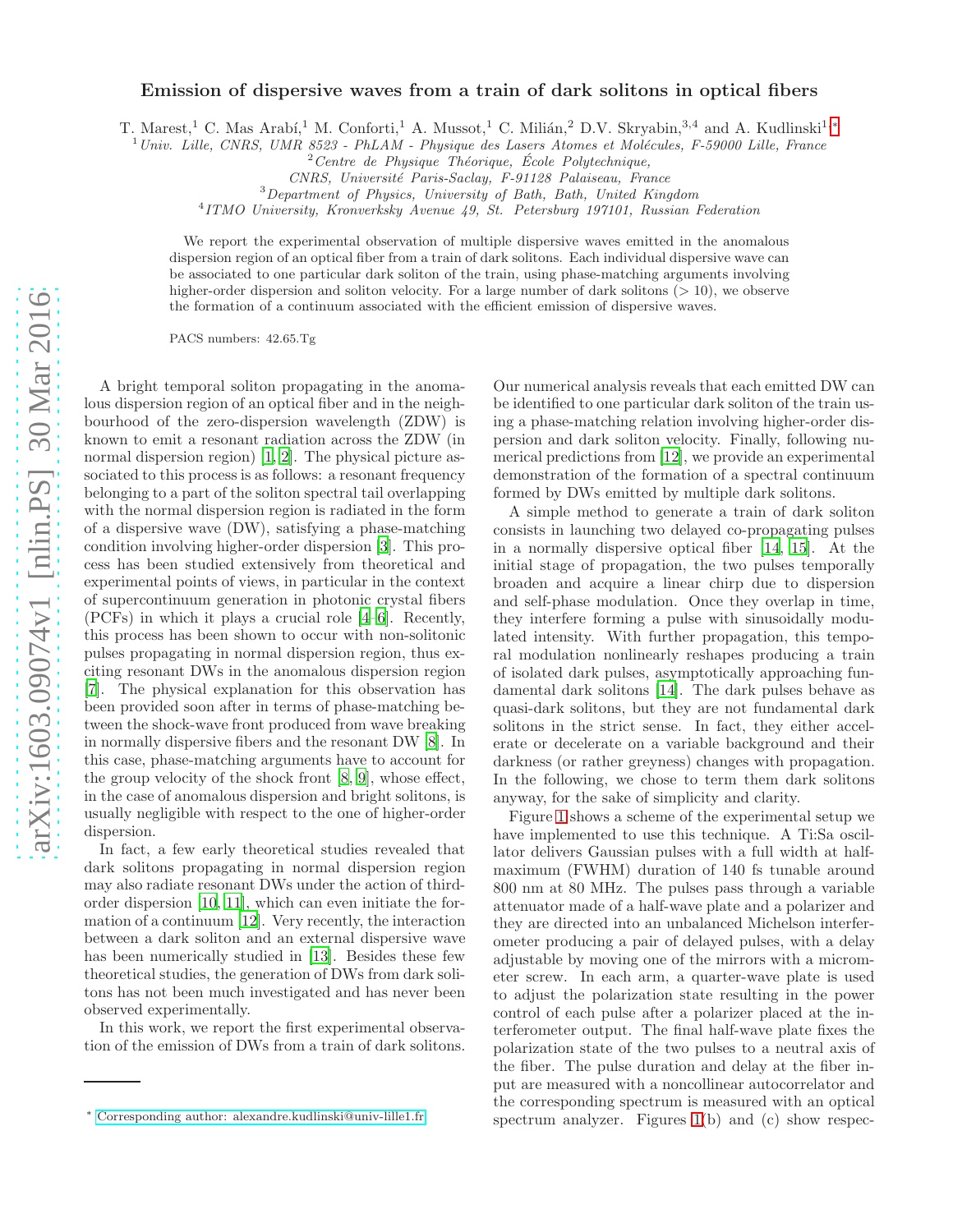

<span id="page-1-0"></span>FIG. 1. (a) Experimental setup. P : polarizer; BS : beam splitter; FM : flipping mirror; OSA : optical spectrum analyser; AC : autocorrelator. (b) Typical autocorrelation trace of the two input delayed pulses used to form the dark soliton train. (c) Corresponding input spectrum (linear scale).

tively the typical autocorrelation trace and spectrum of the input pulse pair used for the generation of the dark soliton train in the fiber. In this example, the delay was about 500 fs.

The next step of our study is to design a fiber suitable for (i) the generation of a train of dark solitons from two delayed 140 fs pulses and (ii) the subsequent emission of DWs from this dark soliton train. The fiber must be normally dispersive to allow the formation of dark solitons and its ZDW must be close to the emission wavelength of our Ti:Sa oscillator to allow DW emission. We therefore used a PCF whose guiding properties were calculated using the empirical model from Ref. [\[16\]](#page-4-7). The optimal pump conditions (wavelength, power, delay) and fiber properties (length, dispersion, nonlinearity) were determined from numerical simulations using the following generalized nonlinear Schrödinger equation (GNSLE) :

<span id="page-1-2"></span>
$$
i\partial_z A + D(i\partial_t)A + \gamma \left(1 + i\tau_s \partial_t\right) \left(A \int R(t') |A(t - t')|^2 dt'\right) = 0
$$
\n(1)

where the dispersion operator  $D(i\partial_t) = \sum_{n\geq 2} \frac{\beta_n}{n!} (i\partial_t)^n$ takes into account the full dispersion profile of the fiber and  $\gamma$  is the nonlinear parameter.  $R(t) = (1 - f_R)\delta(t) +$  $f_Rh_R(t)$  includes both Kerr and Raman responses  $(f_R =$ 0.18) [\[17\]](#page-4-8) and  $\tau_s \approx 1/\omega_p$  is the self-steepening term.  $D(i\partial_t)$  is expanded around  $\omega_p$ , the pump carrier frequency, and  $t$  is the retarded time in the frame travelling at the group velocity  $V_g = V_g(\omega_p) = \beta_1^{-1}$  of the pump pulses. From these preliminary numerical simulations, we chose to fix the pump wavelength to 920 nm and we used a PCF with a hole-to-hole spacing  $\Lambda$  of 2.88 m and a relative hole diameter  $d/\Lambda$  of 0.62. The corresponding



<span id="page-1-1"></span>FIG. 2. DW generation by a single dark soliton. (a) Simulated temporal evolution versus fiber length. The dashed line represent the calculated soliton velocity  $V_s$ . (b) Simulated spectral dynamics. The vertical solid and dashed lines correspond respectively to the ZDW and the DW wavelength calculated using Eq.  $(4)$ . In  $(a)$  and  $(b)$ , the fiber length at which the DW is emitted  $(z = 1.34 \text{ m})$  is represented by dotted horizontal lines. (c) Simulated temporal evolution at  $z = 1.34$  m. (d) Simulated (blue line) and measured (red line) spectra at the output of a 4 m-long PCF. Initial pulse delay: 280 fs.

ZDW is located near 970 nm, and the nonlinear parameter equals 22 W<sup>-1</sup>.km<sup>-1</sup> at 920 nm.

Figure [2](#page-1-1) summarizes the results obtained in this configuration, for a pump peak power of 360 W for each pulse and a delay of 280 fs between them. The temporal evolution versus fiber length, plotted in Fig. [2\(](#page-1-1)a), shows the formation of two dark solitons after a typical propagation distance of 1 m. In the corresponding spectral evolution shown in Fig. [2\(](#page-1-1)b), the spectrum progressively broadens across the ZDW (represented by the vertical solid line) and a radiation, possibly a DW, is generated at 1034 nm in the anomalous dispersion region starting from a fiber length of 1.34 m. A closer look at the temporal profile at this particular propagation distance is provided in Fig. [2\(](#page-1-1)c), where two dark solitons appear on both edges of the pulse. It can be observed that the dark soliton located on the pulse leading edge is much sharper than the one on the trailing edge. Our aim now is thus to identify from which of these two solitons originates the 1034 nm radiation.

To perform this analysis, we use a perturbative approach. Let us write the field as  $A(z, \tau) = (F(\tau)) +$  $g(\tau, z)$ )e<sup>ik<sub>NL</sub>z</sup>, where  $F(\tau)$  is assumed to be a dark soliton,  $g(\tau, z)$  represents a weak DW,  $k_{NL} = \gamma |A_0|^2$  is a constant proportional to the dark soliton background  $A_0$ , and  $\tau = t - z/V_s$  is time in a reference frame such as the soliton is at rest. By taking  $f_R = 0$  and  $\tau_s = 0$  in Eq.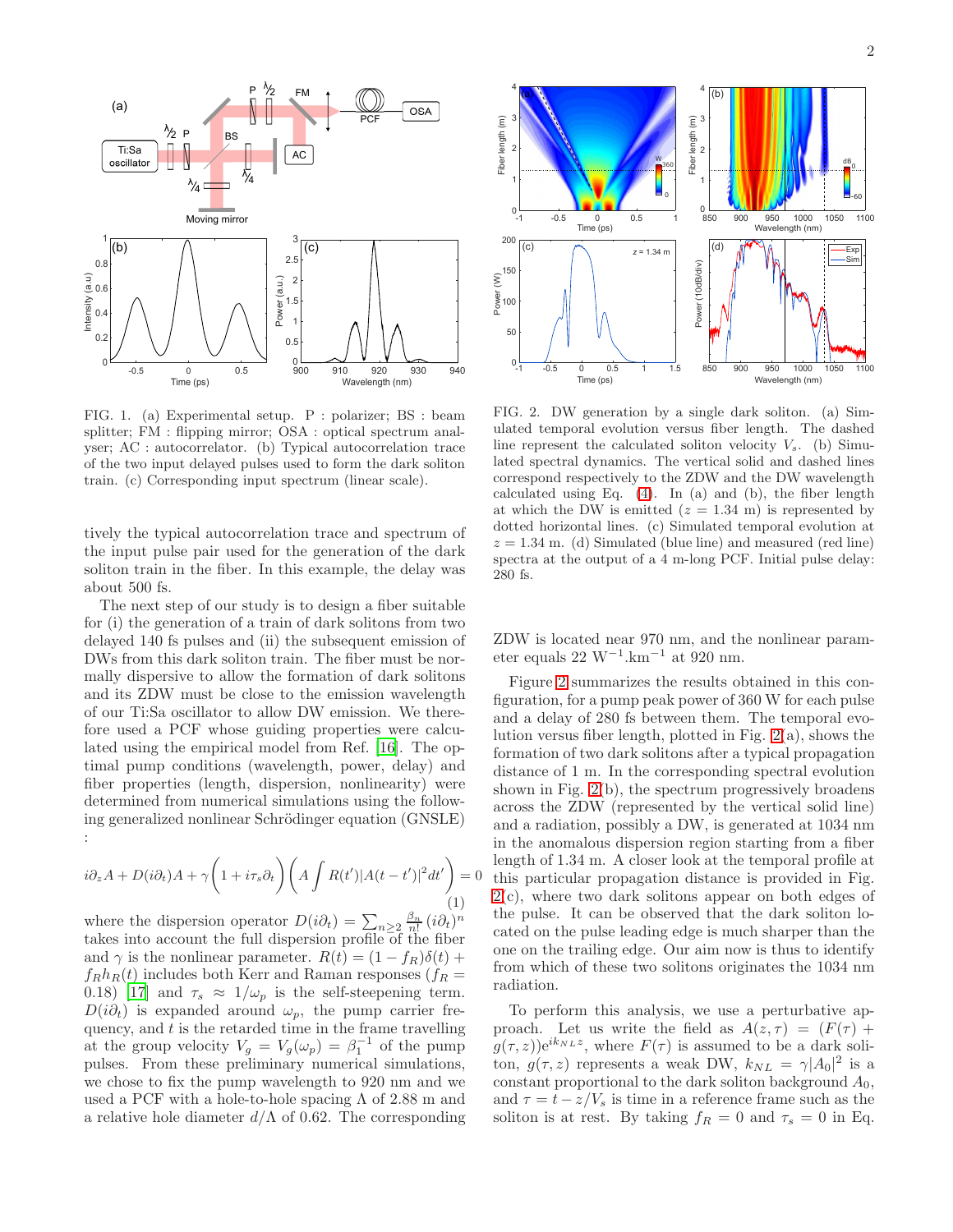[\(1\)](#page-1-2) and substituting  $A(z, \tau)$  we obtain :

$$
i\partial_z g + \tilde{D}(i\partial_\tau)g - k_{NL}g + 2|F|^2 g + F^2 g^* =
$$
  
= 
$$
- \left[ D(\partial_\tau) - \frac{\beta_2}{2} (i\partial_\tau)^2 \right] F
$$
 (2)

where we have defined  $\tilde{D}(i\partial_{\tau}) = -iV_s^{-1}\partial_{\tau} + D(i\partial_{\tau}).$  If we write the field  $g(z,\tau) = a(z)e^{i(\lambda z-\delta \tau)} + b^*(z)e^{-i(\lambda z-\delta \tau)}$ and follow the standard procedure described, for in-stance, in [\[10,](#page-4-1) [18\]](#page-4-9), we get :

$$
\lambda_{\pm} = \frac{d_{odd} \pm \sqrt{d_{even}^2 + 4k_{NL}d_{even}}}{2} = 0, \qquad (3)
$$

where we have defined  $d_{odd} = \tilde{D}(\delta) - \tilde{D}(-\delta)$  and  $d_{even} =$  $\tilde{D}(\delta) + \tilde{D}(-\delta)$ , and where  $\lambda = 0$  was imposed to set  $g(z, t)$ in phase-matching with the soliton. In order to simplify this equation, we assume  $D(\delta) + D(-\delta) \gg k_{NL}$ , allowing us to perform an expansion of the square root, which gives the following phase-matching relation :

<span id="page-2-0"></span>
$$
D(\delta) - \delta/V_s + k_{NL} = 0.
$$
 (4)

where  $V_s$  is the soliton velocity relatively to the pump, meaning that  $V_s > 0$  (resp.  $V_s < 0$ ) for solitons travelling slower (resp. faster) than the pump. Note that in the case of bright pulses on a vanishing background, the  $k_{NL}$ term in Eq. [4](#page-2-0) would be preceded by a minus sign [\[9\]](#page-4-0).

Using the numerical simulation of the temporal evolution versus fiber length [Fig.  $2(a)$ ], we can measure the velocity  $V_s$  and the amplitude of the soliton at the propagation distance (represented with a horizontal dotted line) where the DW is emitted. The black dashed line in Fig.  $2(a)$  illustrates how the soliton velocity  $V_s$ is determined in the  $(t, z)$  plane at  $z = 1.34$  m from this numerical temporal map. Then, reporting this value of  $V<sub>s</sub>$  in Eq. [\(4\)](#page-2-0), we can calculate the wavelength of the DW emitted by each soliton of the train. A first analysis points out that the sign of  $V_s$  changes dramatically the phase-matched DW wavelength. For the slowest soliton  $(V_s > 0)$ , the phase-matching relation gives a DW wavelength of 1120 nm, which is much further from the ZDW than the one emitted from the fastest one  $(V_s < 0)$  located at 1034 nm. Furthermore, because the third-order dispersion term  $\beta_3$  is positive here, the fastest soliton has a Raman frequency shift closer to the ZDW [\[12\]](#page-4-3) and so it is more susceptible to emit radiation with a good efficiency. The DW wavelength of 1034 nm calculated from Eq. [\(4\)](#page-2-0) is represented by the vertical dashed line in Fig. [2\(](#page-1-1)b), which turns out to be in excellent agreement with the radiation observed in simulations. Using the experimental setup of Fig. [1](#page-1-0) and using a PCF fabricated with exactly the same parameters as described above, we compare in Fig. [2\(](#page-1-1)d) the experimental and numerical spectra at the output of a 4 m-long PCF, for an input pulse delay of 280 fs. Both spectra are in excellent agreement, and show the evidence of DW emission at 1034 nm, in excellent agreement with the solution of Eq. [\(4\)](#page-2-0) represented by the dashed vertical line. This experiment constitutes the first observation of DW emission from a dark soliton.

In a second configuration, we aimed at studying the DW emission process from a pulse containing a larger number of dark solitons. This can be done by simply increasing the delay between the two input pulses [\[14\]](#page-4-5). Figure [3](#page-3-7) summarizes the numerical and experimental results obtained for an input delay of 465 fs. All other parameters and conditions are similar to the configuration of Fig. [2,](#page-1-1) except the fiber length which was reduced to 2.8 m and the peak power which was increased to 590 W. The temporal map plotted in Fig. [3\(](#page-3-7)a) shows that six dark solitons are formed within the first meter of propagation. The corresponding spectral map shown in Fig. [3\(](#page-3-7)b) exhibits three main radiations in the anomalous dispersion region. The first one, generated after a propagation length of 1.36 m, is located at 1038 nm, the second one generated after 1 m is located at 1058 nm, and the third one generated after 0.62 m is located at 1076 nm. The temporal profile simulated at 1.36 m (i.e. where the first DW is emitted) is represented in Fig. [3\(](#page-3-7)c). It shows that the three dark solitons located on the leading edge (with negative velocities) are much sharper and shorter than the three ones of the trailing edge (having positive velocities). As we did in the previous configuration, we calculated the velocity  $V_s$  of each soliton from the  $(t, z)$  map (illustrated by dashed lines in Fig. [3\(](#page-3-7)a) for the three shortest dark solitons) and we calculated the corresponding phase-matched DW wavelength from Eq. [\(4\)](#page-2-0). They are represented in Fig. [3\(](#page-3-7)b) with the corresponding color, and show good qualitative agreement with the observed radiations in simulations. Finally, Fig. [3\(](#page-3-7)d) shows the experimental output spectrum in red solid line, which is in excellent agreement with the simulated one (in blue) and with solutions of the phase-matching relation (Eq. [\(4\)](#page-2-0)) for the three fastest solitons (vertical dashed lines). The slight discrepancy between simulations/experiments and solutions of Eq. [\(4\)](#page-2-0) is due to the uncertainty in determining the amplitude and velocity of the dark solitons, as explained above. These results highlight the generation of three DWs originating from the three different dark solitons which can be identified through their group velocity.

The experimental results above and numerical studies from [\[12\]](#page-4-3) show that increasing the number of dark solitons in the train allows to generate multiple DWs, which enhances the overall spectral broadening into the anomalous dispersion region. Eventually, this may form a continuum, as shown numerically in [\[12\]](#page-4-3). In order to observe this experimentally, we slightly increased the initial delay to 624 fs (in order to increase the number of dark solitons) and used a longer PCF of 45 m. In this case, the PCF design was slightly different from the previous one, although very close. The ZDW is 960 nm and the nonlinear parameter is  $23 \text{ W}^{-1} \text{.km}^{-1}$  at  $900 \text{ nm}$  (the whole PCF properties can be easily calculated using [\[16\]](#page-4-7), with  $d/\Lambda = 0.57$  and  $d = 2.64$  m). With this PCF, the optimal pump wavelength was  $900$  nm. Figure  $4(a)$  shows the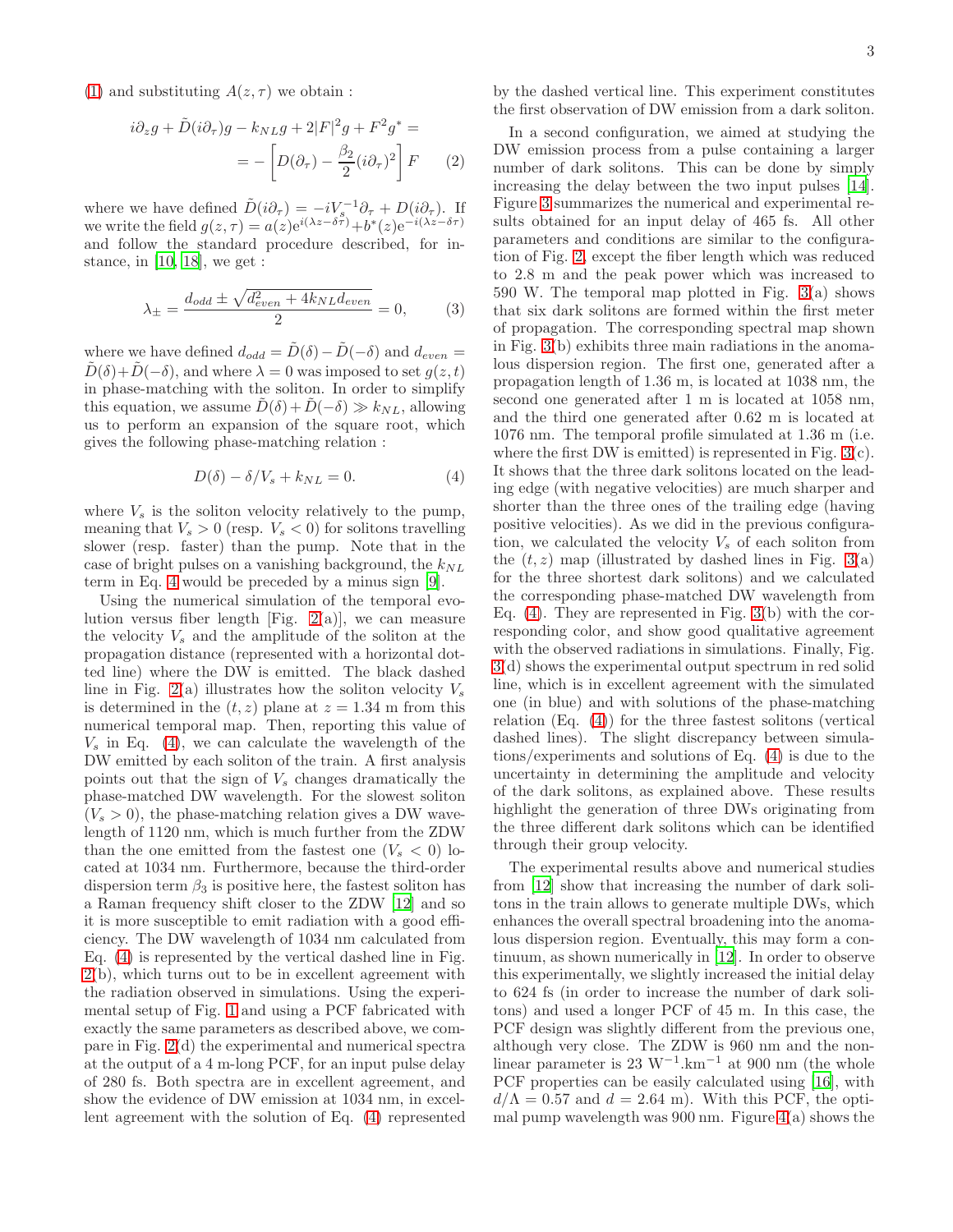

<span id="page-3-7"></span>FIG. 3. Generation of DWs from multiple dark solitons. (a) Simulated temporal evolution versus fiber length. The dashed lines correspond to the velocity of each soliton emitting a DW. (b) Corresponding spectral evolution versus length. The vertical solid and dashed lines correspond respectively to the ZDW and the DW wavelengths calculated using Eq. [\(4\)](#page-2-0) with the corresponding soliton velocity [of same color as in (a)]. In (a) and (b), the fiber lengths at which DWs are emitted  $(z = 1.36, 1 \text{ and } 0.62 \text{ m})$  are represented by dotted horizontal lines. (c) Simulated temporal evolution at  $z = 1.36$  m, i.e. where the first DW is emitted. (d) Simulated (blue line) and measured (red line) spectra at the output of a 2.8 m-long PCF. Initial pulse delay: 465 fs.

temporal dynamics simulated with a pump peak power of 1 kW for each pulse, highlighting the generation of multiple  $(> 10)$  dark solitons. In addition, distortions appear at the leading edge of the pulse, possibly due to the formation of a shock wave front, which can also contribute to the emission of a DW [\[8](#page-3-6), [9\]](#page-4-0). The experimental and numerical output spectra [red and blue lines in Fig. [4\(](#page-3-8)b), respectively] are in excellent agreement, and show the formation of a continuum due to multiple DWs emitted by dark solitons, following the process analyzed in details in [\[12\]](#page-4-3). In particular the experimental result of Fig.  $4(b)$  reproduce qualitatively the results of Fig.  $5(a)$ from [\[12\]](#page-4-3), in which Raman scattering is shown to enhance the efficiency of DW emission from dark solitons.

## **CONCLUSION**

In summary, we have experimentally observed for the first time the emission of dispersive waves from dark solitons. This was done by forming a train of dark solitons from the nonlinear collision of two identical and delayed pulses propagating in a normally dispersive fiber. The shortest and sharpest dark solitons of the train emit dispersive waves whose wavelength can be accurately predicted using phase-matching arguments including higher-



<span id="page-3-8"></span>FIG. 4. Continuum generation from dark solitons. (a) Simulated temporal evolution at the output fiber. (b) Simulated (blue line) and measured (red line) output spectra for a fiber length of 45 m. Initial pulse delay: 624 fs.

order dispersion terms and soliton velocity. Increasing the number of dark solitons in the pulse results in the formation of a continuum, following previous numerical studies of [\[12\]](#page-4-3).

These experimental results constitute a remarkable illustration of the generalization of the dispersive wave emission process to pulses propagating in the normal dispersion region [\[7](#page-3-5)].

## ACKNOWLEDGEMENT

This work was partly supported by IRCICA, CNRS, USR 3380, by the ANR TOPWAVE (ANR-13-JS04- 0004) and NoAWE (ANR-14-ACHN-0014) projects, by the "Fonds Européen de Développement Economique Régional", the Labex CEMPI (ANR-11-LABX-0007) and Equipex FLUX (ANR-11-EQPX-0017) through the "Programme Investissements d'Avenir". We also acknowledge funding from the CNRS and RFBR through the Russian-French PRC program. D.V.S. acknowledges support through the ITMO visiting professorship scheme.

- <span id="page-3-0"></span>[1] P. K. A. Wai, C. R. Menyuk, Y. C. Lee and H. H. Chen, Opt. Lett. 11, 464 (1986).
- <span id="page-3-1"></span>[2] P. K. A. Wai, C. R. Menyuk, H. H. Chen, and Y. C. Lee, Opt. Lett. 12, 628 (1987).
- <span id="page-3-2"></span>[3] N. Akhmediev and M. Karlsson, Phys. Rev. A 51, 2602 (1995).
- <span id="page-3-3"></span>[4] I. Cristiani, R. Tediosi, L. Tartara and V. Degiorgio, Opt. Express 12, 124 (2004).
- [5] J.M. Dudley and S. Coen, Rev. Mod. Phys. 78, 1135 (2006).
- <span id="page-3-4"></span>[6] D. V. Skryabin and A.V. Gorbach, Rev. Mod. Phys. 82, 1287 (2010).
- <span id="page-3-5"></span>[7] K.E. Webb, Y.Q. Xu, M. Erkintalo and S.G. Murdoch, Opt. Lett. 38, 151 (2013).
- <span id="page-3-6"></span>[8] M. Conforti and S. Trillo, Opt. Lett. 38, 3815 (2013).